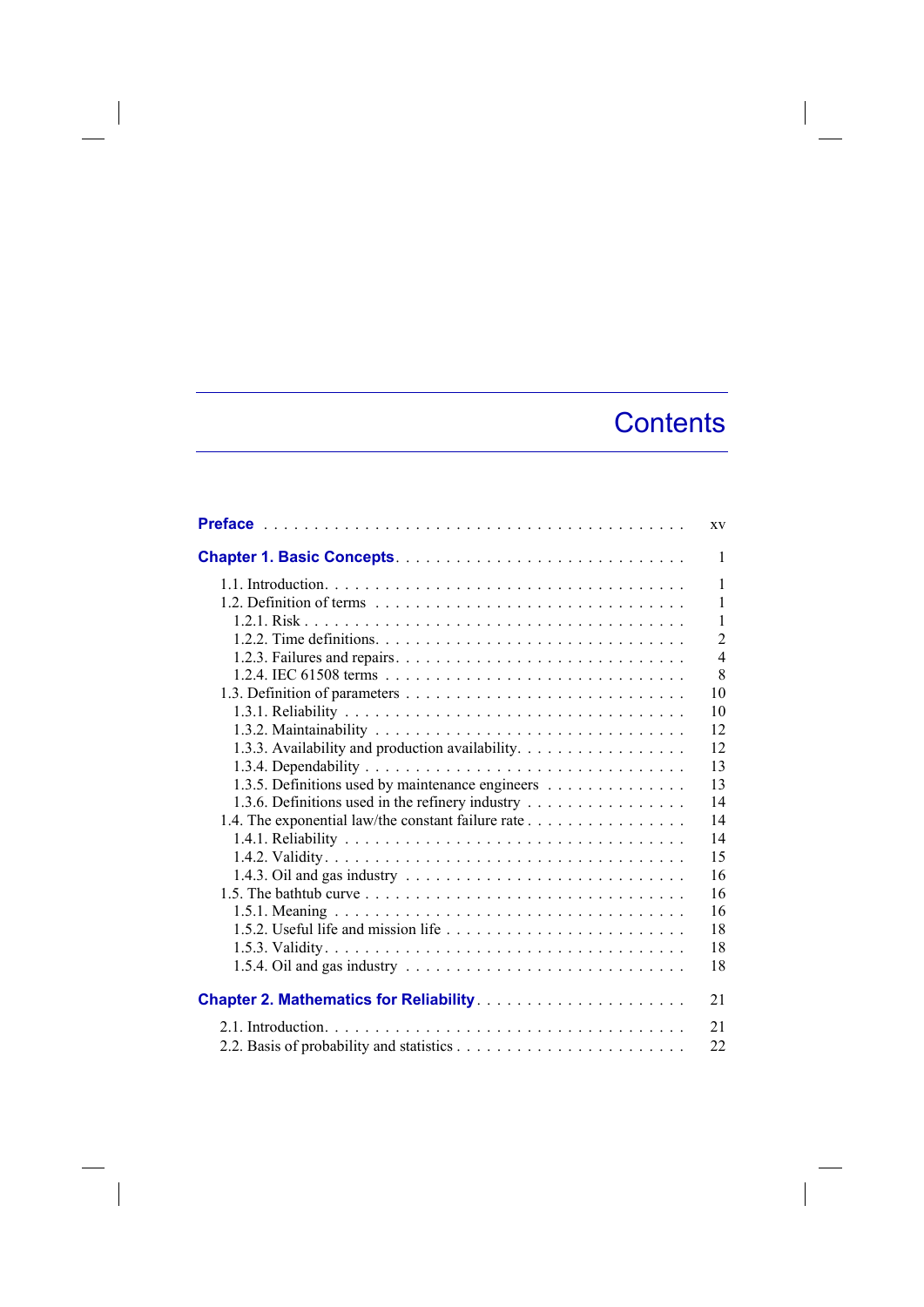$\begin{array}{c} \hline \end{array}$ 

|                                                     | 22 |
|-----------------------------------------------------|----|
|                                                     | 22 |
|                                                     | 24 |
| 2.2.4. Characteristics of probability distributions | 24 |
|                                                     | 26 |
|                                                     | 27 |
|                                                     | 27 |
|                                                     | 28 |
|                                                     | 28 |
|                                                     | 28 |
| 2.3.5. Supporting functions and distributions       | 29 |
|                                                     | 30 |
|                                                     | 32 |
|                                                     | 33 |
|                                                     | 33 |
| 2.5. Useful continuous probability distributions    | 35 |
|                                                     | 35 |
|                                                     | 36 |
|                                                     | 37 |
|                                                     | 38 |
|                                                     | 40 |
|                                                     | 43 |
|                                                     | 44 |
|                                                     | 45 |
|                                                     | 46 |
|                                                     | 46 |
|                                                     | 47 |
|                                                     | 47 |
|                                                     | 47 |
|                                                     | 50 |
|                                                     | 52 |
|                                                     | 53 |
|                                                     | 53 |
|                                                     | 53 |
|                                                     | 54 |
|                                                     | 55 |
|                                                     | 57 |
|                                                     | 57 |
|                                                     | 58 |
|                                                     | 58 |
|                                                     | 60 |
|                                                     | 60 |
|                                                     | 61 |
|                                                     |    |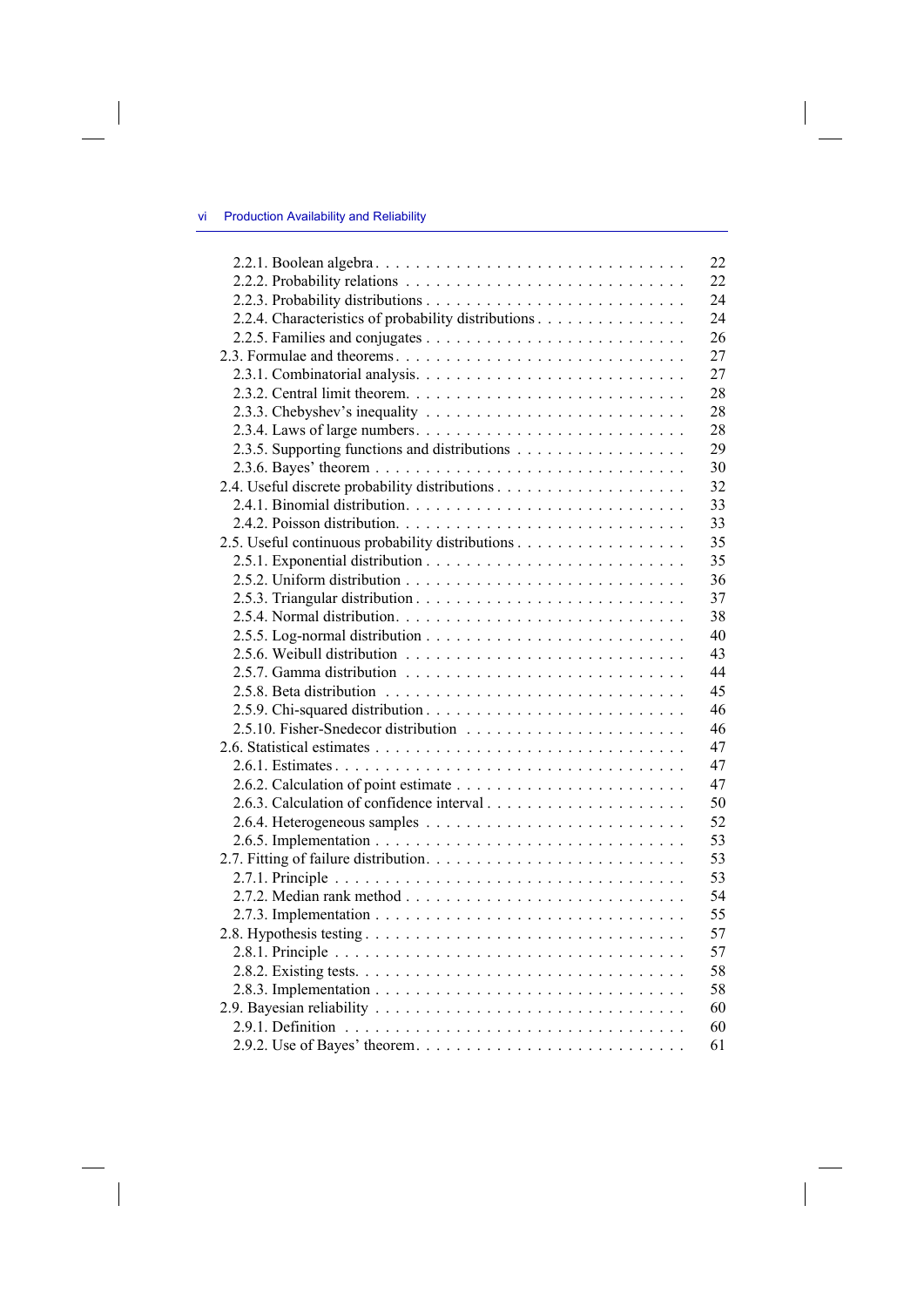| 2.9.4. Selection of the prior probability distribution<br>2.9.5. Determination of the posterior probability distribution. | 61<br>62<br>62 |
|---------------------------------------------------------------------------------------------------------------------------|----------------|
|                                                                                                                           | 64             |
|                                                                                                                           | 65             |
|                                                                                                                           | 65             |
| 2.10.2. The three extreme value probability distributions                                                                 | 65             |
| 2.10.3. Use in the industry $\ldots \ldots \ldots \ldots \ldots \ldots \ldots \ldots \ldots$                              | 66             |
| Chapter 3. Assessment of Standard Systems [11] Chapter 3. Assessment of Standard Systems [11] Albert                      | 67             |
|                                                                                                                           | 67             |
|                                                                                                                           | 67             |
|                                                                                                                           | 68             |
|                                                                                                                           | 69             |
|                                                                                                                           | 70             |
|                                                                                                                           | 70             |
|                                                                                                                           | 72             |
|                                                                                                                           | 73             |
|                                                                                                                           | 73             |
|                                                                                                                           | 74             |
|                                                                                                                           | 76             |
|                                                                                                                           | 76             |
|                                                                                                                           | 77             |
|                                                                                                                           | 79             |
|                                                                                                                           |                |
|                                                                                                                           | 81             |
|                                                                                                                           | 81             |
|                                                                                                                           | 81             |
| 4.2.1. Conventional Failure Mode and Effects Analysis/Failure Mode,                                                       |                |
|                                                                                                                           | 81             |
|                                                                                                                           | 84             |
|                                                                                                                           | 84             |
|                                                                                                                           | 89             |
|                                                                                                                           | 89             |
|                                                                                                                           | 93             |
| 4.3.3. Facilities provided by software packages                                                                           | 94             |
|                                                                                                                           | 94             |
|                                                                                                                           | 98             |
|                                                                                                                           | 98             |
|                                                                                                                           | 102            |
| 4.4.3. Facilities provided by software packages                                                                           | 103            |
|                                                                                                                           | 103            |
|                                                                                                                           |                |

 $\overline{\phantom{a}}$ 

 $\begin{array}{c} \hline \end{array}$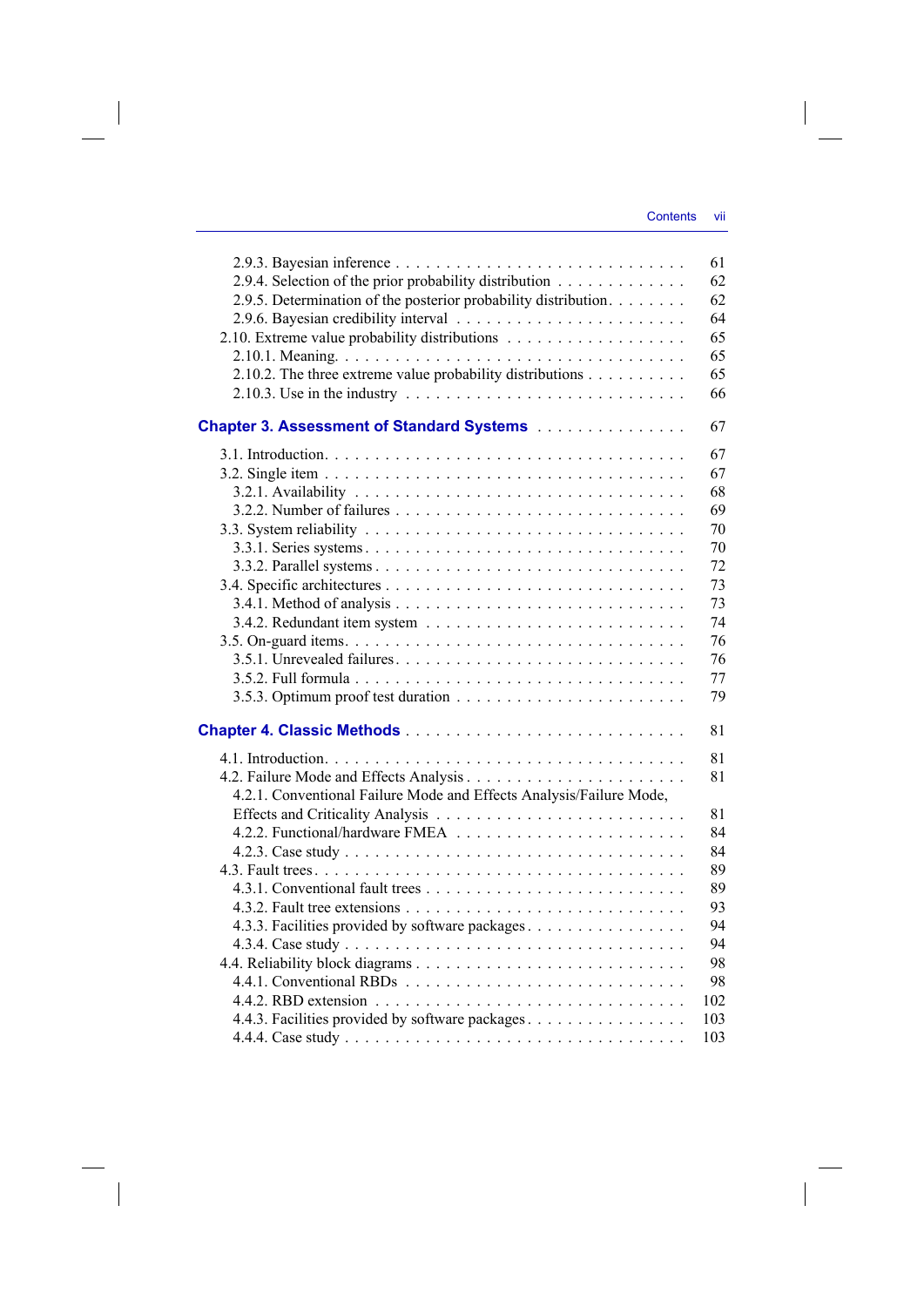|                                                                                                          | 104 |
|----------------------------------------------------------------------------------------------------------|-----|
|                                                                                                          | 104 |
| 4.5.2. Use for production availability and reliability                                                   | 106 |
|                                                                                                          | 107 |
|                                                                                                          | 109 |
|                                                                                                          | 109 |
|                                                                                                          | 110 |
|                                                                                                          | 110 |
|                                                                                                          | 111 |
|                                                                                                          | 112 |
|                                                                                                          | 117 |
|                                                                                                          | 117 |
|                                                                                                          | 117 |
|                                                                                                          | 120 |
|                                                                                                          | 121 |
|                                                                                                          | 121 |
|                                                                                                          | 122 |
|                                                                                                          | 123 |
|                                                                                                          | 123 |
|                                                                                                          | 123 |
| 5.5.3. Petri net processing. $\dots \dots \dots \dots \dots \dots \dots \dots \dots \dots \dots \dots$   | 123 |
|                                                                                                          | 123 |
|                                                                                                          | 124 |
|                                                                                                          | 124 |
| 5.6.2. Minimizing the risk of error input $\dots \dots \dots \dots \dots \dots \dots$                    | 124 |
|                                                                                                          | 124 |
|                                                                                                          | 125 |
|                                                                                                          | 125 |
|                                                                                                          | 125 |
| 5.7.1. System description $\ldots \ldots \ldots \ldots \ldots \ldots \ldots \ldots \ldots \ldots \ldots$ | 126 |
|                                                                                                          |     |
|                                                                                                          | 133 |
|                                                                                                          | 133 |
|                                                                                                          | 133 |
|                                                                                                          | 133 |
|                                                                                                          | 135 |
| 6.2.3. Description of OREDA 2015 handbooks                                                               | 135 |
|                                                                                                          | 137 |
|                                                                                                          | 141 |
| 6.2.6. Reliability database and data analysis software                                                   | 143 |
|                                                                                                          | 144 |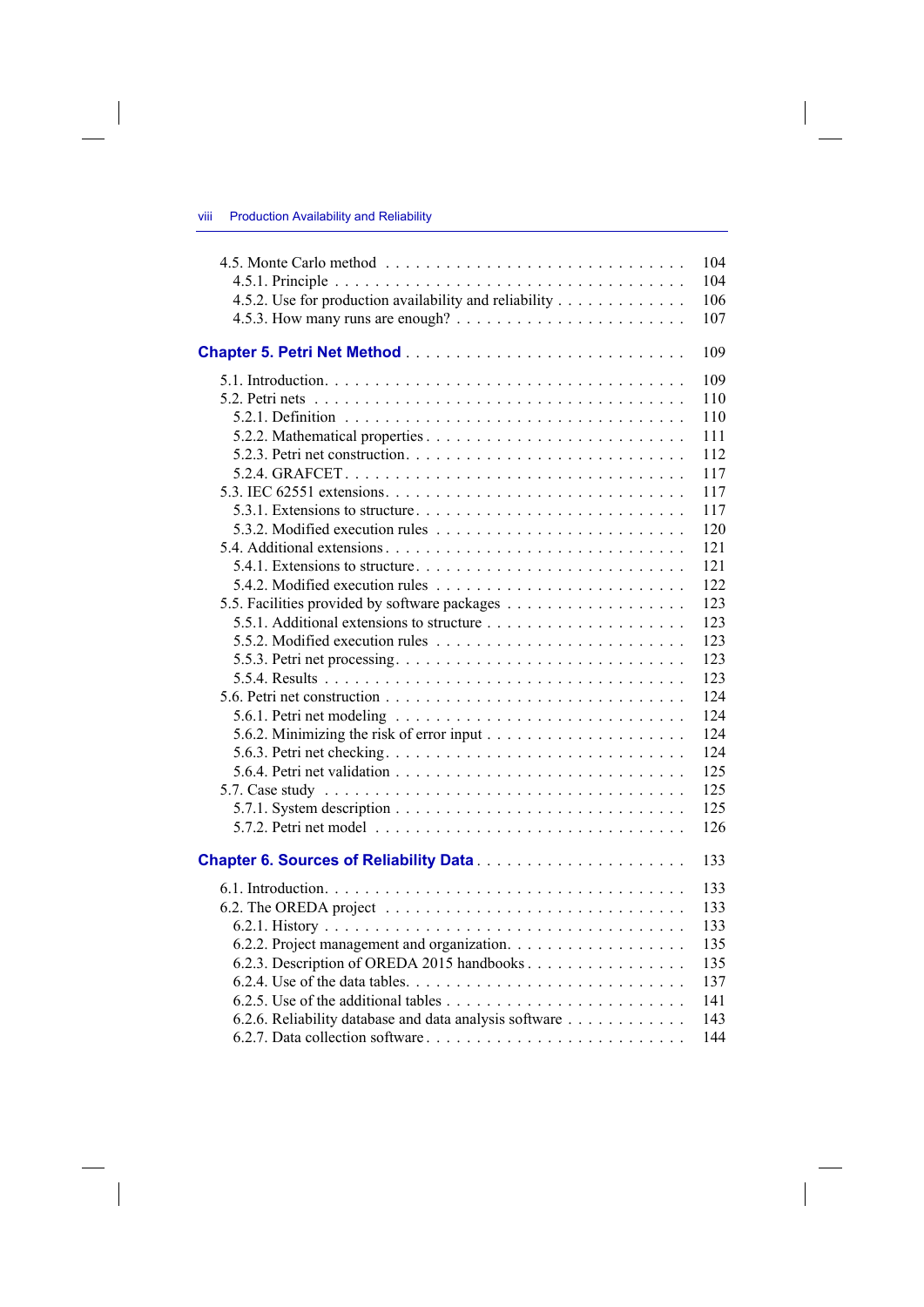|                                                                                                                  | 144 |
|------------------------------------------------------------------------------------------------------------------|-----|
|                                                                                                                  | 144 |
|                                                                                                                  | 145 |
| 6.3.3. Use of the handbook $\ldots$ , $\ldots$ , $\ldots$ , $\ldots$ , $\ldots$ , $\ldots$ , $\ldots$ , $\ldots$ | 145 |
| 6.4. Reliability Analysis Center/Reliability                                                                     |     |
|                                                                                                                  | 145 |
|                                                                                                                  | 145 |
| 6.4.2. Non-electronic Part Reliability Data handbook                                                             | 146 |
|                                                                                                                  | 146 |
|                                                                                                                  | 146 |
|                                                                                                                  | 146 |
|                                                                                                                  | 147 |
|                                                                                                                  | 147 |
|                                                                                                                  |     |
|                                                                                                                  | 147 |
|                                                                                                                  | 148 |
|                                                                                                                  | 149 |
|                                                                                                                  | 149 |
|                                                                                                                  | 150 |
| <b>Chapter 7. Use of Reliability Test and Field Data</b>                                                         | 151 |
|                                                                                                                  | 151 |
|                                                                                                                  | 151 |
|                                                                                                                  | 151 |
|                                                                                                                  | 152 |
|                                                                                                                  | 152 |
|                                                                                                                  | 154 |
|                                                                                                                  | 154 |
|                                                                                                                  | 155 |
| 7.3.3. Assessment of failure rate                                                                                | 155 |
| 7.3.4. Assessment of probability to fail upon demand                                                             | 156 |
|                                                                                                                  | 156 |
|                                                                                                                  | 156 |
|                                                                                                                  |     |
|                                                                                                                  | 157 |
|                                                                                                                  | 157 |
|                                                                                                                  | 158 |
|                                                                                                                  | 159 |
|                                                                                                                  | 159 |
|                                                                                                                  | 159 |
|                                                                                                                  | 159 |
|                                                                                                                  | 163 |
|                                                                                                                  | 163 |
|                                                                                                                  | 164 |
|                                                                                                                  |     |

 $\overline{\phantom{a}}$ 

 $\begin{array}{c} \hline \end{array}$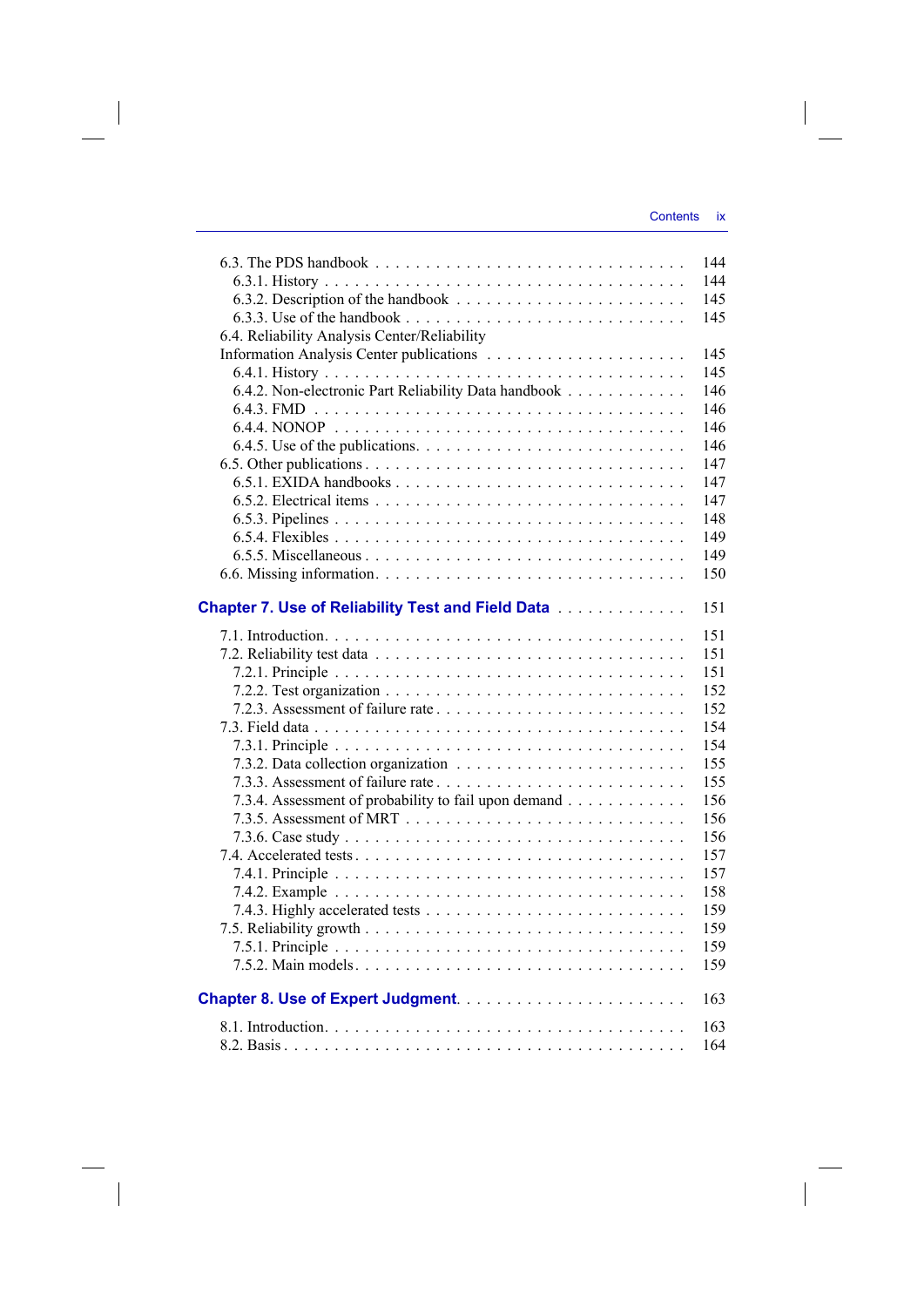$\begin{array}{c} \hline \end{array}$ 

|                                                           | 164 |
|-----------------------------------------------------------|-----|
|                                                           | 164 |
|                                                           | 165 |
|                                                           | 166 |
|                                                           | 166 |
|                                                           | 166 |
|                                                           | 167 |
|                                                           | 168 |
|                                                           | 169 |
|                                                           | 169 |
|                                                           | 169 |
|                                                           | 169 |
|                                                           | 170 |
|                                                           | 171 |
|                                                           | 173 |
|                                                           | 173 |
|                                                           | 173 |
|                                                           | 174 |
|                                                           | 174 |
|                                                           | 174 |
|                                                           | 175 |
| 8.7.1. Form of information provided by experts.           | 175 |
| 8.7.2. Assessment of failure rate (or MTBF).              | 176 |
| 8.7.3. Assessment of probability of failure upon demand   | 177 |
|                                                           | 177 |
|                                                           | 179 |
|                                                           |     |
|                                                           | 179 |
|                                                           | 179 |
|                                                           | 179 |
|                                                           | 180 |
|                                                           | 181 |
| 9.2.4. CCF modeling with the beta-factor method           | 182 |
| 9.2.5. CCF modeling with the shock method                 | 185 |
| 9.2.6. Extension of the beta-factor model: the PDS method | 188 |
|                                                           | 189 |
|                                                           | 190 |
|                                                           | 191 |
| 9.2.10. Impact of CCF on system production availability   | 194 |
|                                                           | 194 |
|                                                           | 195 |
|                                                           | 195 |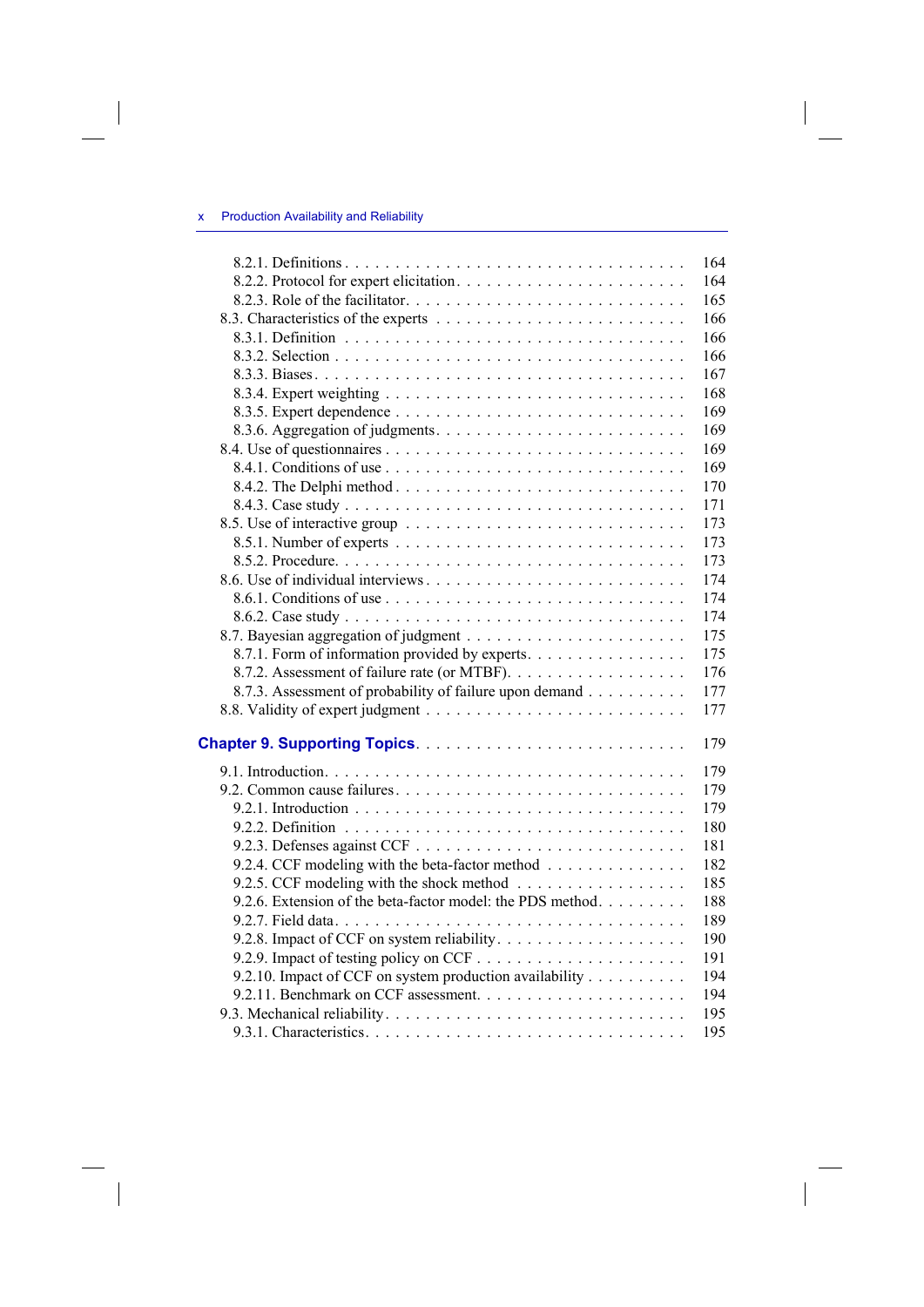|                                                                | 195 |
|----------------------------------------------------------------|-----|
|                                                                | 197 |
| 9.3.4. Comparison with system (constant failure rate) approach | 199 |
|                                                                | 199 |
|                                                                | 199 |
|                                                                | 200 |
|                                                                | 201 |
|                                                                | 201 |
|                                                                | 203 |
|                                                                | 203 |
|                                                                | 203 |
|                                                                | 204 |
|                                                                | 205 |
|                                                                | 205 |
|                                                                | 205 |
| 9.5.2. Human reliability in the nuclear industry               | 205 |
|                                                                | 206 |
| 9.5.4. Human reliability in the oil and gas industry.          | 206 |
|                                                                |     |
| Chapter 10. System Reliability Assessment.                     | 209 |
|                                                                | 209 |
|                                                                | 209 |
|                                                                | 209 |
|                                                                | 210 |
|                                                                | 211 |
|                                                                | 211 |
|                                                                | 212 |
|                                                                | 212 |
|                                                                | 212 |
|                                                                | 214 |
|                                                                | 214 |
|                                                                | 214 |
|                                                                | 214 |
|                                                                | 214 |
|                                                                | 217 |
|                                                                | 217 |
|                                                                | 217 |
|                                                                | 219 |
|                                                                | 219 |
|                                                                | 220 |
|                                                                | 220 |
|                                                                | 221 |

 $\overline{\phantom{a}}$ 

 $\begin{array}{c} \hline \end{array}$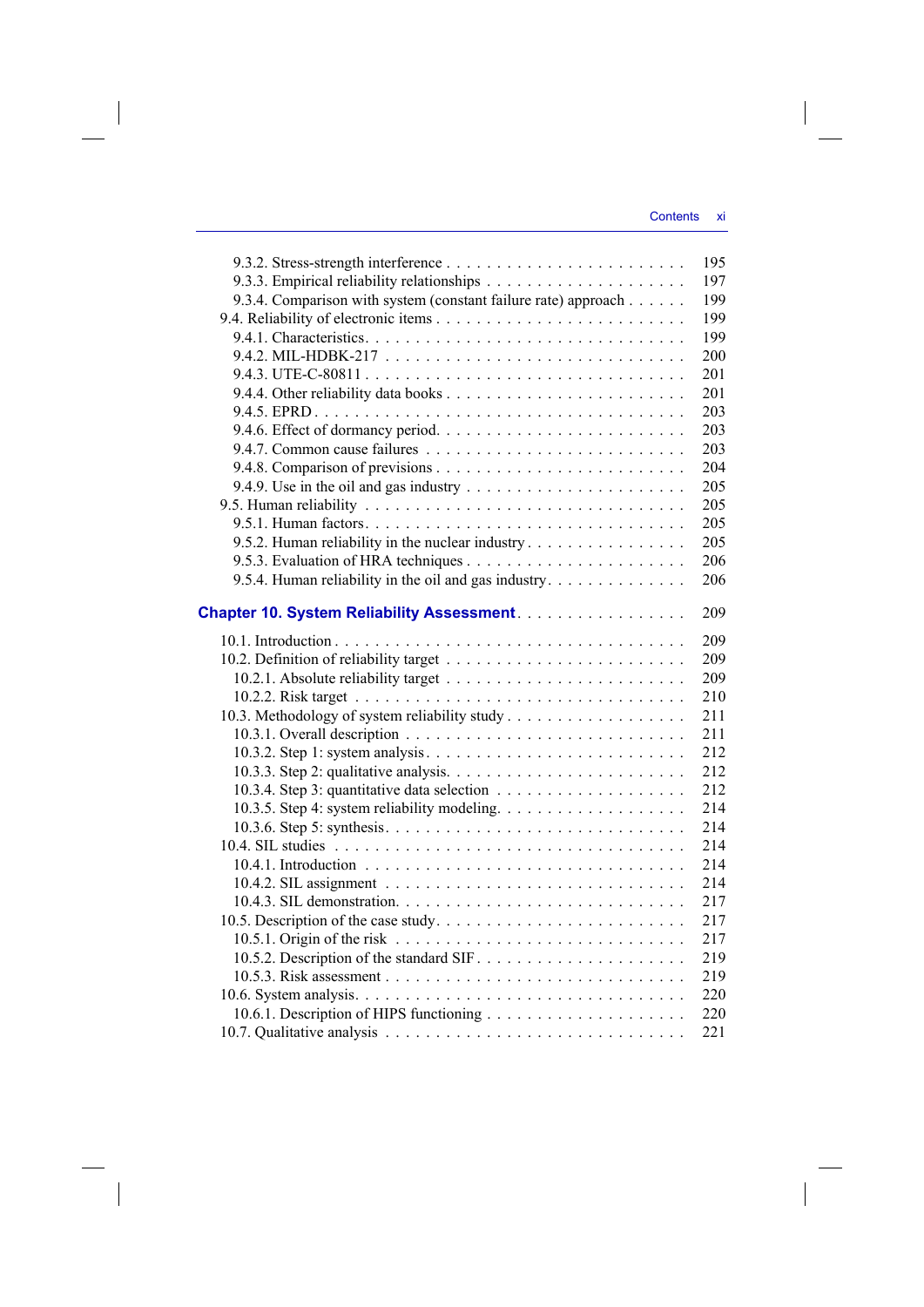$\begin{array}{c} \hline \end{array}$ 

| 10.9.1. Building of system reliability model<br>10.11. Validity of system reliability assessments<br><b>Chapter 11. Production Availability Assessment</b><br>11.2. Definition of production availability target<br>11.2.1. Absolute production availability target | 221<br>223<br>225<br>225<br>225<br>226<br>226<br>226<br>226<br>232<br>232<br>233<br>234<br>234<br>234 |
|---------------------------------------------------------------------------------------------------------------------------------------------------------------------------------------------------------------------------------------------------------------------|-------------------------------------------------------------------------------------------------------|
|                                                                                                                                                                                                                                                                     |                                                                                                       |
|                                                                                                                                                                                                                                                                     |                                                                                                       |
|                                                                                                                                                                                                                                                                     |                                                                                                       |
|                                                                                                                                                                                                                                                                     |                                                                                                       |
|                                                                                                                                                                                                                                                                     |                                                                                                       |
|                                                                                                                                                                                                                                                                     |                                                                                                       |
|                                                                                                                                                                                                                                                                     |                                                                                                       |
|                                                                                                                                                                                                                                                                     |                                                                                                       |
|                                                                                                                                                                                                                                                                     |                                                                                                       |
|                                                                                                                                                                                                                                                                     |                                                                                                       |
|                                                                                                                                                                                                                                                                     |                                                                                                       |
|                                                                                                                                                                                                                                                                     |                                                                                                       |
|                                                                                                                                                                                                                                                                     |                                                                                                       |
|                                                                                                                                                                                                                                                                     |                                                                                                       |
|                                                                                                                                                                                                                                                                     |                                                                                                       |
|                                                                                                                                                                                                                                                                     |                                                                                                       |
|                                                                                                                                                                                                                                                                     | 235                                                                                                   |
|                                                                                                                                                                                                                                                                     | 235                                                                                                   |
|                                                                                                                                                                                                                                                                     | 235                                                                                                   |
|                                                                                                                                                                                                                                                                     | 235                                                                                                   |
|                                                                                                                                                                                                                                                                     | 235                                                                                                   |
|                                                                                                                                                                                                                                                                     | 236                                                                                                   |
| 11.3.1. Events considered in production availability assessments                                                                                                                                                                                                    | 236                                                                                                   |
|                                                                                                                                                                                                                                                                     | 236                                                                                                   |
|                                                                                                                                                                                                                                                                     | 238                                                                                                   |
|                                                                                                                                                                                                                                                                     |                                                                                                       |
| 11.3.5. Step 3: production availability assessment                                                                                                                                                                                                                  |                                                                                                       |
| 11.3.6. Step 4: synthesis. $\dots \dots \dots \dots \dots \dots \dots \dots \dots \dots \dots \dots \dots$                                                                                                                                                          | 238<br>238                                                                                            |
|                                                                                                                                                                                                                                                                     | 238                                                                                                   |
|                                                                                                                                                                                                                                                                     | 239                                                                                                   |
|                                                                                                                                                                                                                                                                     | 239                                                                                                   |
| 11.4.1. Determination of system running modes                                                                                                                                                                                                                       | 242                                                                                                   |
|                                                                                                                                                                                                                                                                     | 244                                                                                                   |
|                                                                                                                                                                                                                                                                     | 244                                                                                                   |
|                                                                                                                                                                                                                                                                     | 245                                                                                                   |
|                                                                                                                                                                                                                                                                     | 246                                                                                                   |
|                                                                                                                                                                                                                                                                     | 246                                                                                                   |
| 11.6.1. Building of production availability model                                                                                                                                                                                                                   | 246                                                                                                   |
|                                                                                                                                                                                                                                                                     | 248                                                                                                   |
|                                                                                                                                                                                                                                                                     | 248                                                                                                   |
|                                                                                                                                                                                                                                                                     | 249                                                                                                   |
|                                                                                                                                                                                                                                                                     | 251                                                                                                   |